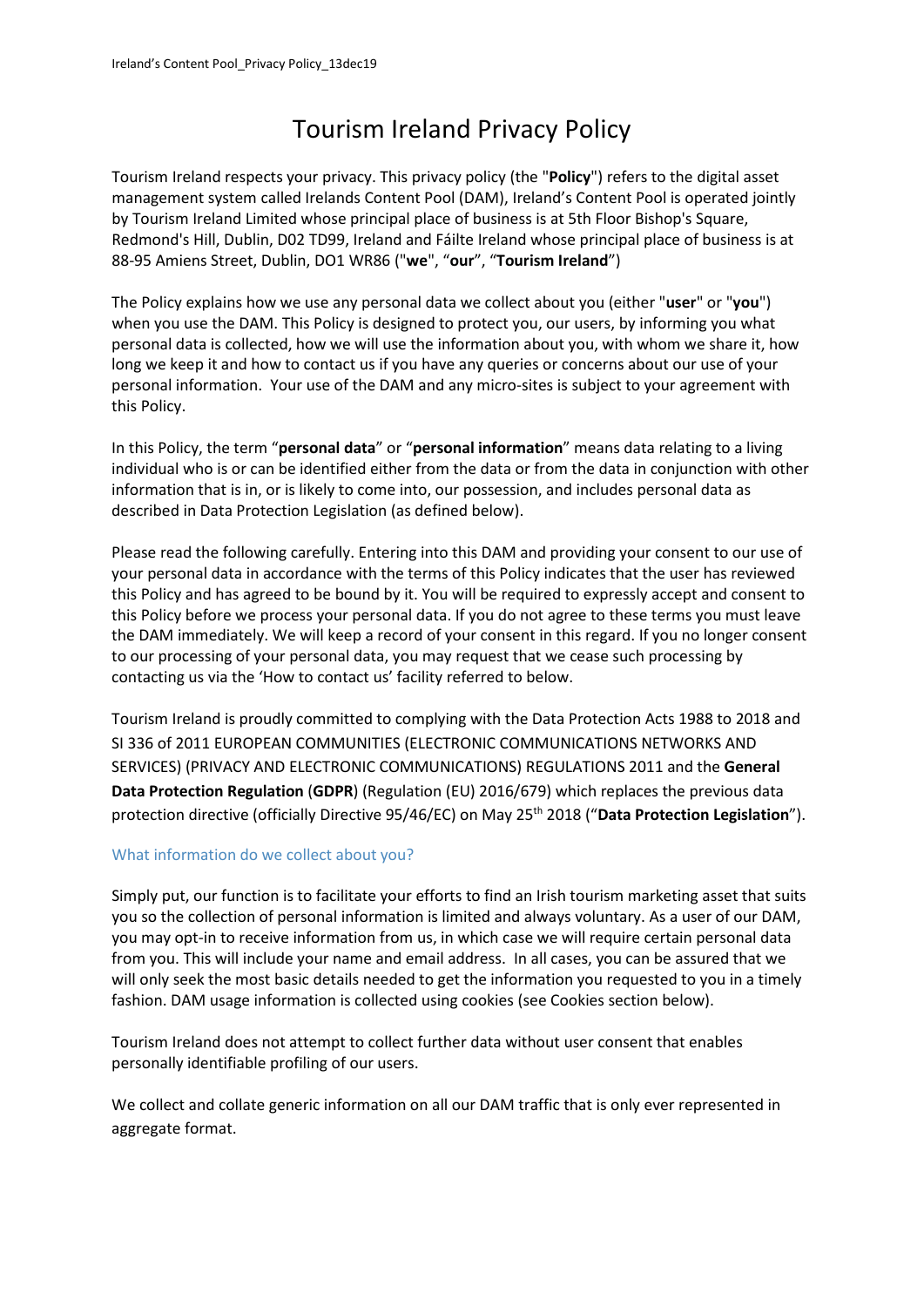Tourism Ireland may ask users for feedback (free text entry, quality ratings or similar) from time to time to help analyse the quality and performance of the DAM. Information collected for this purpose is done so anonymously and is used to aid our understanding of customer needs and opinions only. On occasion specific quotes may be highlighted from individuals, however this is done so without personally identifying the users.

#### Model Release and Location Release Documents

When commissioning visual content Tourism Ireland will request model releases from those subjects featuring in images and video as well as location releases from the owners or stewards of the properties where photography or imagery has taken place.

Tourism Ireland retains these model and location release documentation in digital format within Ireland's Content Pool and in hard copy format on file within a secure location. Access to these release documents are strictly controlled.

The release documents are retained to ensure that the rights of use of the visual assets are managed appropriately.

## How will we use the information about you?

We collect information about you to manage your DAM account.

#### **IP addresses**

We collect IP addresses from visitors to our DAM (an IP address is a number that can uniquely identify a specific computer or other network device on the internet). This allows us to identify the location of users, to block disruptive use and to establish the number of visits from different countries. We analyse this data for trend and statistics reasons, such as which parts of our DAM users are visiting and how long they spend there. We do not link your IP addresses to anything personally identifiable to you.

## **Cookies**

A cookie is a small text file that is placed on your hard disk by a web server which enables a DAM, website and/or mobile app to recognise repeat users, facilitate the user's ongoing access to and use of a DAM and/or the mobile app and allows the DAM, website and/or mobile app to track usage behaviour and compile aggregate data that will allow content improvements and content updates.

<span id="page-1-0"></span>We collate information on all the DAM traffic that is represented in aggregate format through cookies. We use third parties such as Google Analytics to collect user information, including through the use of cookies (flash and non-flash) and web beacons. They help us to improve the DAM and to deliver many of the functions that make your browser experience more user friendly. You can find a list of cookies we use and the purposes for which we use them in the tables below[.](#page-1-0) A cookie will not provide us with personal data, therefore if you have not supplied us with any personal data you can still browse the DAM anonymously.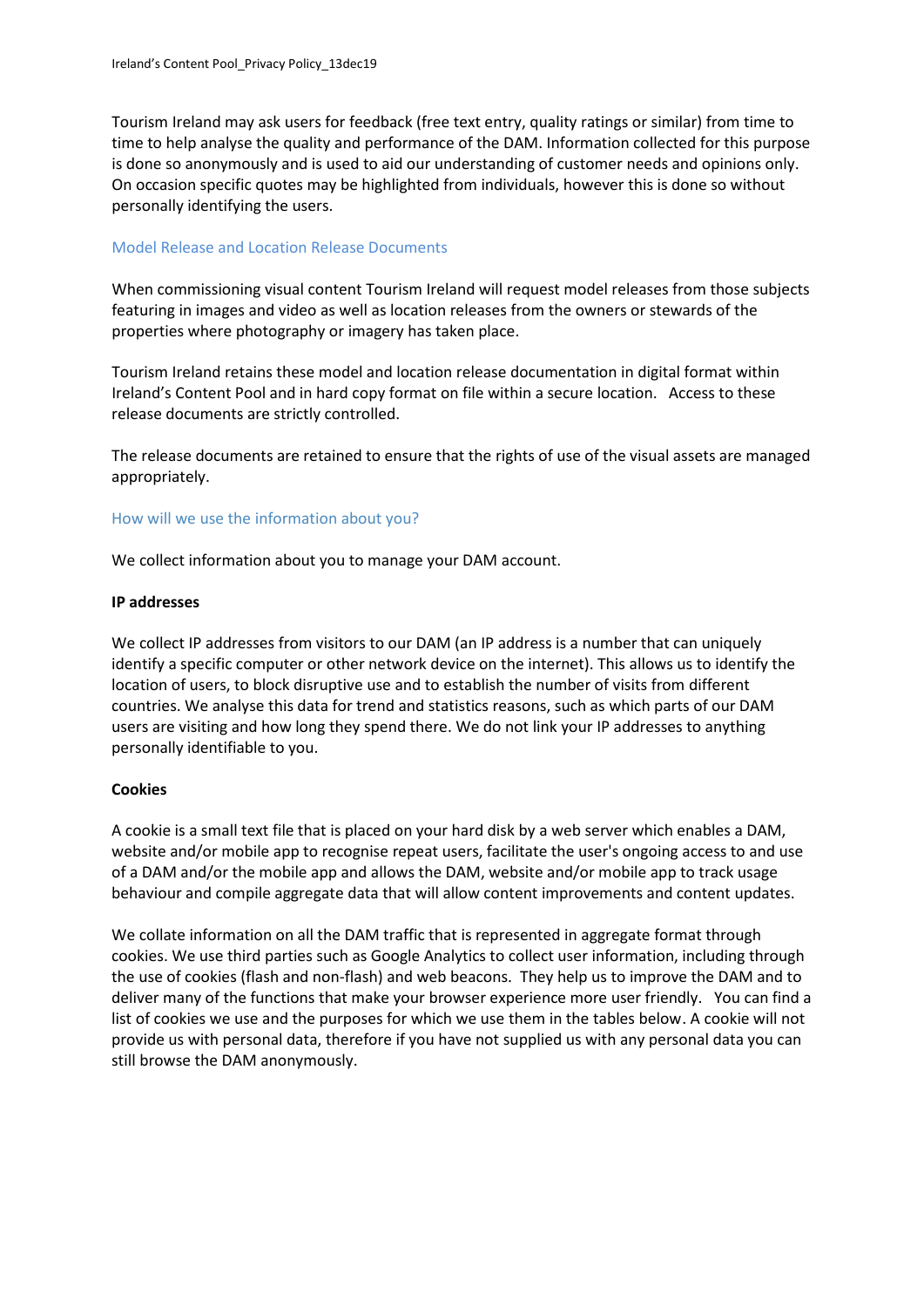## First party cookies:

| <b>COOKIE</b>                   | <b>PURPOSE</b>                                                               | <b>EXPIRES</b>               |
|---------------------------------|------------------------------------------------------------------------------|------------------------------|
| OCC Cookie: Standard<br>Cookie: | By default the date of the last<br>visit is saved.                           | Expiration: 365 days default |
| OCC Session Cookie:             | Session Cookie: Set when the<br>user logs in.                                | <b>Expiration: Session</b>   |
| <b>OC-REMEMBER Cookie:</b>      | Is set when the user logs in if the<br>Remember me function is<br>activated. | Expiration: 365 days default |

## Custom cookies: Not Applicable

| <b>COOKIE</b> | <b>PURPOSE</b> | <b>EXPIRES</b> |
|---------------|----------------|----------------|
|               |                |                |
|               |                |                |

Third party cookies: Not Applicable

You should also be aware that there are cookies which are found in other companies' internet tools which we are using to enhance the DAM. You will see 'social buttons' on the DAM, including but not limited to Twitter, YouTube, and Facebook which enable you to share or bookmark certain web pages. These web or social media sites have their own cookies, which are controlled by them.

| <b>PROVIDER</b> | NAME | <b>PURPOSE</b> | <b>MORE INFO</b> |
|-----------------|------|----------------|------------------|
|                 |      |                |                  |
|                 |      |                |                  |

For information on Facebook cookies please

visit <https://www.facebook.com/about/privacy/cookies> or [https://www.facebook.com/help/cookie/](https://www.facebook.com/help/cookies/)

By using the DAM you are agreeing to the use of cookies as described in this Policy (i.e. you are agreeing to the placement of cookies on your device unless you specifically choose not to receive cookies).

The 'Help Menu' on the menu bar of most browsers will tell you how to prevent your browser from accepting new cookies, how to have the browser notify you when you receive a new cookie and how to disable cookies altogether. You can also disable or delete similar data used by browser add-ons, such as flash cookies, by changing the add-on's settings or visiting the DAM of its manufacturer.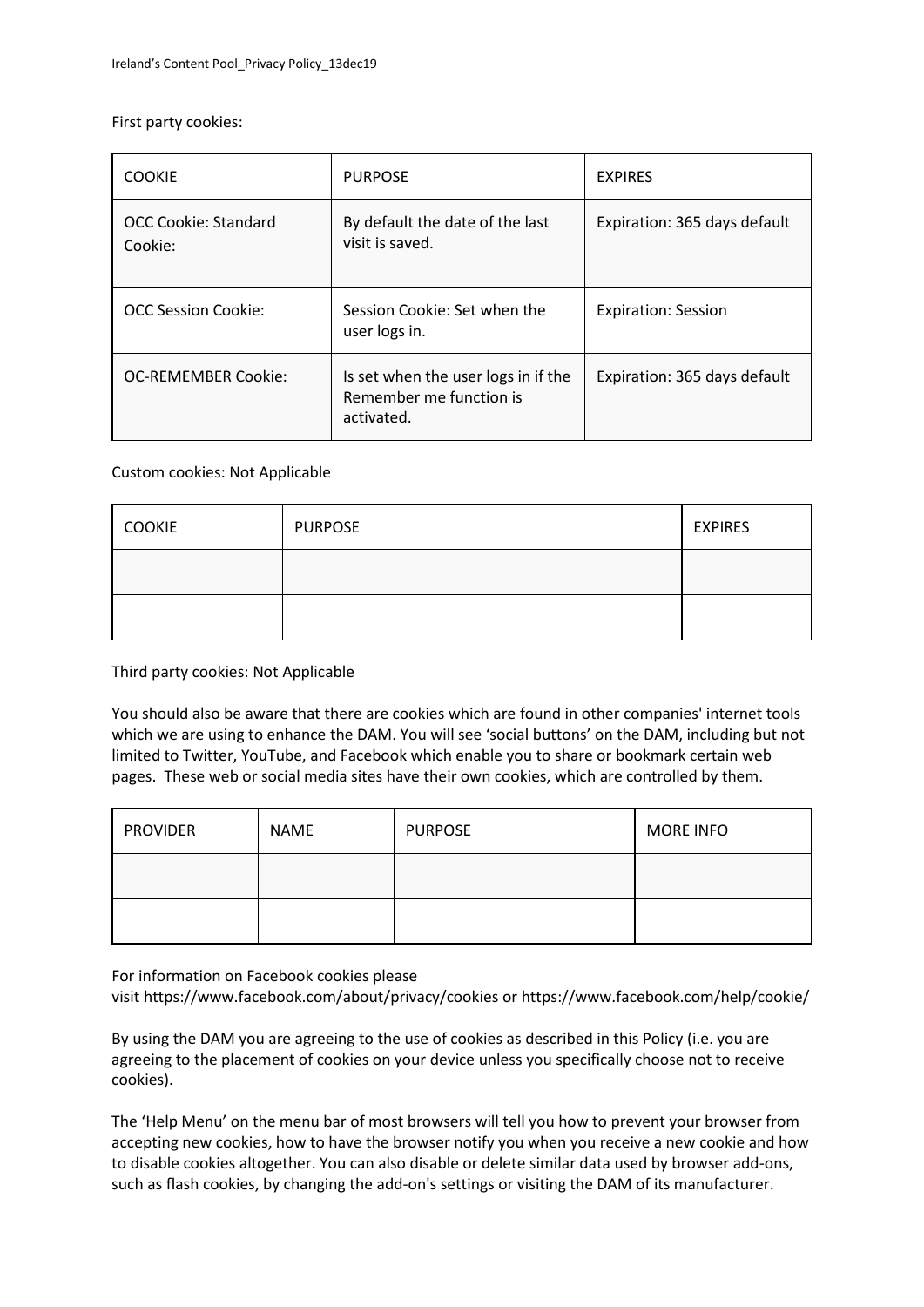For more information about cookies and managing them including how to turn them off, please visit [www.cookiecentral.com.](http://www.cookiecentral.com/) However, because cookies allow you to take advantage of some of the DAM's essential features, we recommend you leave them turned on as otherwise you may not be able to fully experience the interactive features of the DAM or other websites which you visit.

#### Mobile Devices

Applications developed in connection with the DAM for mobile devices will operate and capture information as set out above and are also subject to this Policy. Applications developed by us but deployed on other platforms such as social media channels may provide feedback to us on activity and usage specific to a user.

Note: If you are aged 18 or under, please get your parent/guardian's permission before you provide any personal information to us. Users without this consent are not allowed to provide us with personal information. If you are under 16then we will need consent from your parent/guardian before you can use some of our services.

## What rights do you have?

As a data subject, you have the following rights under the Data Protection Legislation:

- the right of access to personal data relating to you;
- the right to correct any mistakes in your personal data;
- the right to ask us to stop contacting you with direct marketing;
- rights in relation to automated decision taking;
- the right to restrict or prevent your personal data being processed;
- the right to have your personal data ported to another data controller;
- the right to erasure; and
- the right to complain to the DPC if you believe we have not handled your personal data in accordance with the Data Protection Legislation.

These rights are explained in more detail below, but if you have any comments, concerns or complaints about our use of your personal data, please contact us (see 'How to contact us' below). We will respond to any rights that you exercise within a month of receiving your request, unless the request is particularly complex or cumbersome, in which case we will respond within three months (we will inform you within the first month if it will take longer than one month for us to respond). Where a response is required from us within a particular time period pursuant to Data Protection Legislation, we will respond within that time period.

## **Right to access to personal data relating to you**

You may ask to see what personal data we hold about you and be provided with:

- a summary of such personal data and the categories of personal data held;
- details of the purpose for which it is being or is to be processed;
- details of the recipients or classes of recipients to whom it is or may be disclosed, including if they are overseas and what protections are used for those oversea transfers;
- details of the period for which it is held (or the criteria we use to determine how long it is held);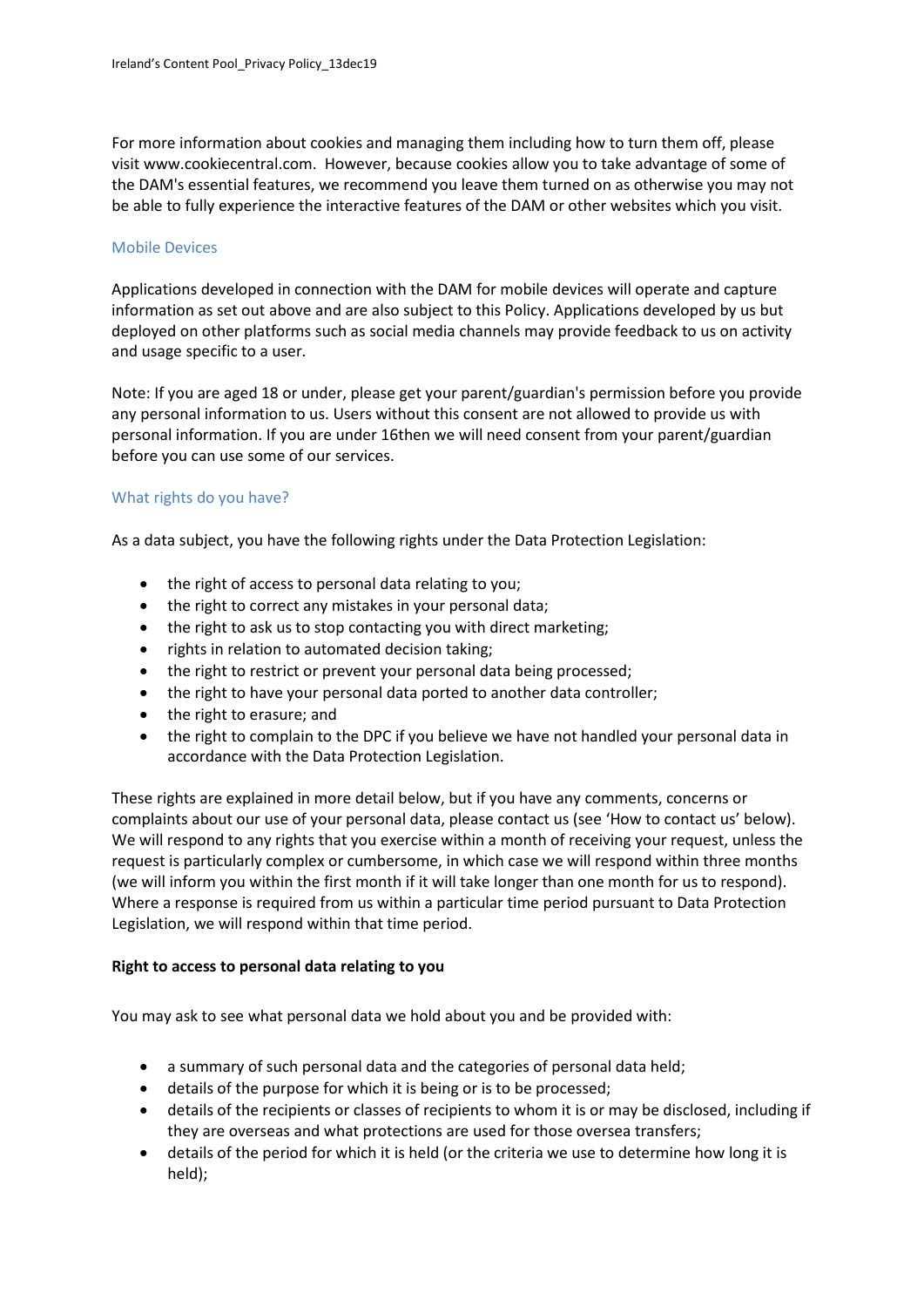- details of your rights, including the rights to rectification, erasure, restriction or objection to the processing;
- any information available about the source of that data;
- whether we carry out automated decision-making, or profiling, and where we do, information about the logic involved and the envisaged outcome or consequences of that decision making or profiling; and
- where your personal data are transferred out of the EEA, what safeguards are in place.

Requests for your personal data must be made to us (see 'How to contact us' below) specifying what personal data you need access to, and a copy will be retained on your personnel file. To help us find the information easily, please give us as much information as possible about the type of information you would like to see.

If, to comply with your request, we would have to disclose information relating to or identifying another person, we may need to obtain the consent of that person, if possible. If we cannot obtain consent, we may need to withhold that information or edit the data to remove the identity of that person, if possible.

There are certain types of data which we are not obliged to disclose to you, which include personal data which records our intentions in relation to any negotiations with you where disclosure would be likely to prejudice those negotiations.

We are entitled to refuse a data access request from you where (i) such request is manifestly unfounded or excessive, in particular because of its repetitive character (in this case, if we decide to provide you with the personal date requested, we may charge you a reasonable fee to account for administrative costs of doing so), or (ii) we are entitled to do so pursuant to Data Protection Legislation.

## **Right to update your personal data or correct any mistakes in your personal data**

You can require us to correct any mistakes in your personal data which we hold free of charge. If you would like to do this, please:

- email, call or write to us (see 'How can you contact us' below);
- let us have enough information to identify you (e.g. name, registration details); and
- let us know the information that is incorrect and what it should be replaced with.

If we are required to update your personal data, we will inform recipients to whom that personal data have been disclosed (if any), unless this proves impossible or has a disproportionate effort.

It is your responsibility that all of the personal data provided to us is accurate and complete. If any information you have given us changes, please let us know as soon as possible (see 'How to contact us' below).

## **Right to ask us to stop contacting you with direct marketing**

You can ask us to stop contacting you for direct marketing purposes. If you would like to do this, please: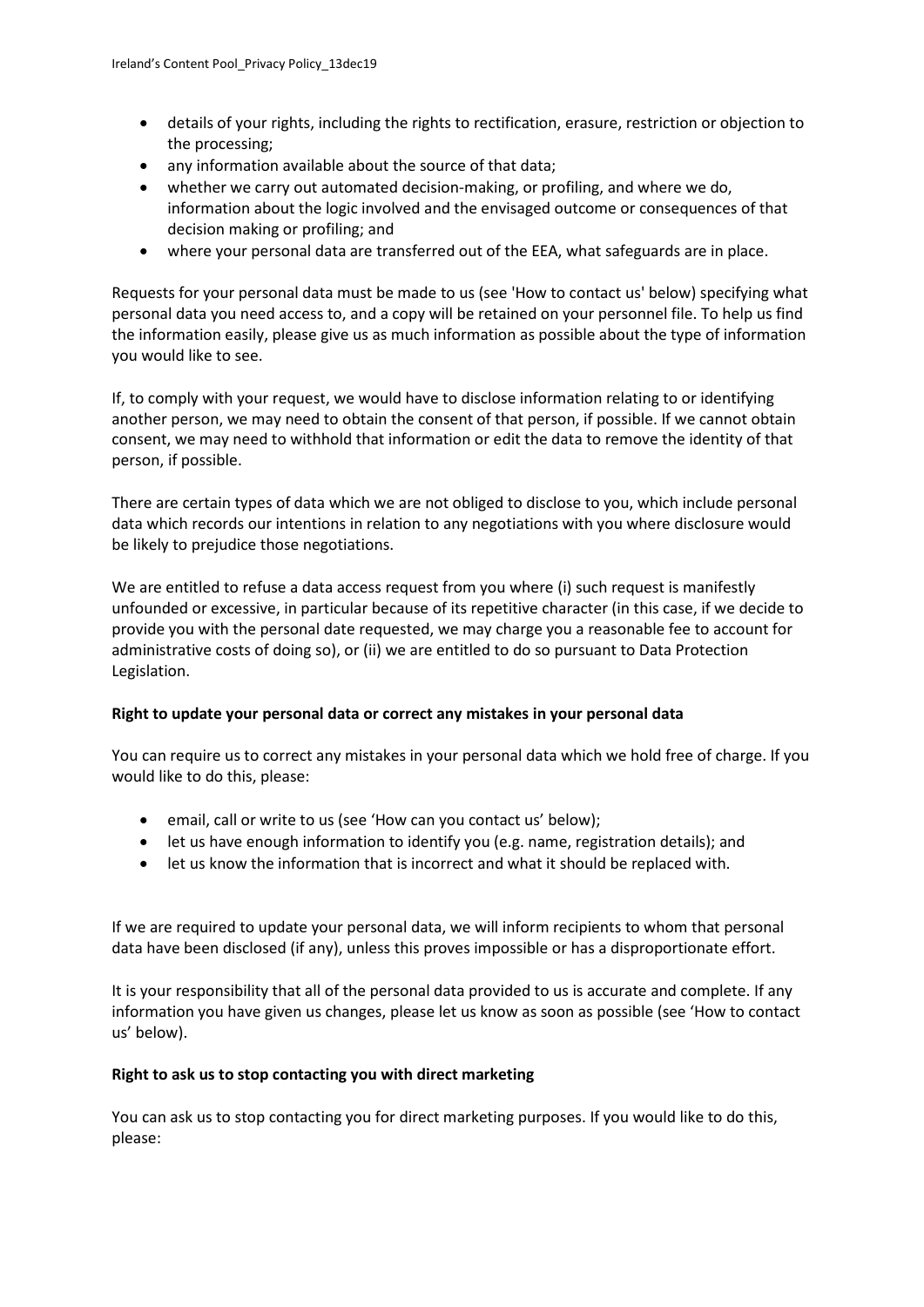- email, call or write to us (see 'How can you contact us' below). You can also click on the 'unsubscribe' button at the bottom of any email sent to you from us. It may take up to 5 days for this to take place; and
- let us know what method of contact you are not happy with if you are unhappy with certain ways of contacting you only (for example, you may be happy for us to contact you by email but not by telephone).

We will provide you with information on action taken on a request to stop direct marketing - this may be in the form of a response email confirming that you have 'unsubscribed'.

## **Rights in relation to automated decision taking (if applicable)**

You may ask us to ensure that, if we are evaluating you, we don't base any decisions solely on an automated process and have any decision reviewed by a member of staff.

Profiling may occur in relation to your personal data for the purposes of targeted advertising and detargeting you from specified advertising. This allows us to tailor our advertising to the appropriate customers and helps to minimise the risk of you receiving unwanted advertising.

These rights will not apply in all circumstances, for example where the decision is (i) authorised or required by law, (ii) necessary for the performance of a contract between you and us, or (ii) is based on your explicit consent. In all cases, we will endeavour that steps have been taken to safeguard your interests.

## **Right to restrict or prevent processing of personal data**

In accordance with Data Protection Legislation, you may request that we stop processing your personal data temporarily if:

- you do not think that your data is accurate (but we will start processing again once we have checked and confirmed that it is accurate);
- the processing is unlawful but you do not want us to erase your data;
- we no longer need the personal data for our processing, but you need the data to establish, exercise or defend legal claims; or
- you have objected to processing because you believe that your interests should override the basis upon which we process your personal data.

If you exercise your right to restrict us from processing your personal data, we will continue to process the data if:

- you consent to such processing;
- the processing is necessary for the exercise or defence of legal claims;
- the processing is necessary for the protection of the rights of other individuals or legal persons; or
- the processing is necessary for public interest reasons.

## **Right to data portability**

In accordance with Data Protection Legislation, you may ask for an electronic copy of your personal data that you have provided to us and which we hold electronically, or for us to provide this directly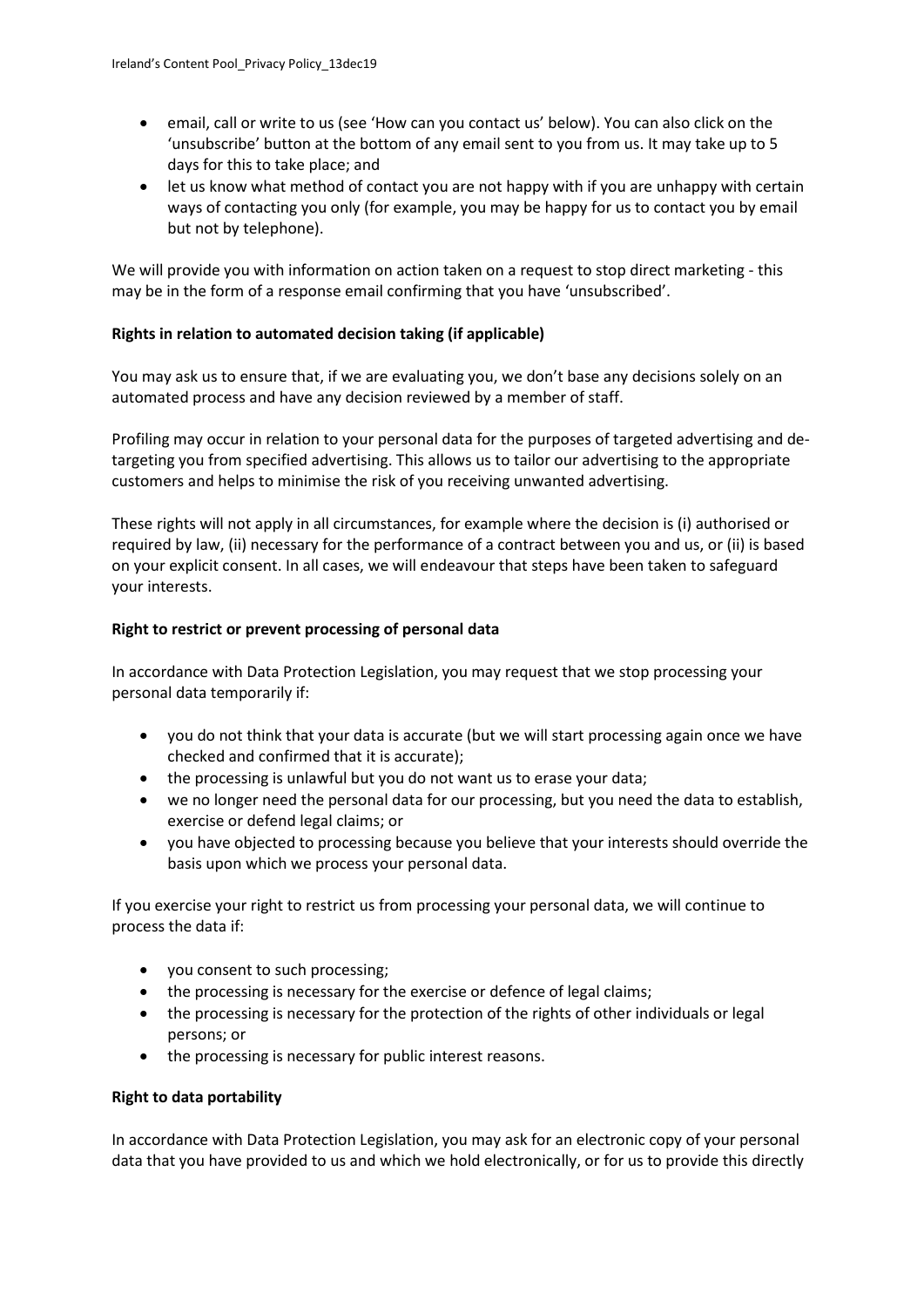to another party. This right only applies to personal data that you have provided to us – it does not extend to data generated by us.

The right to data portability also only applies where:

- the processing is based on your consent or for the performance of a contract; and
- the processing is carried out by automated means.

## **Right to erasure**

In accordance with Data Protection Legislation, you can ask us to erase your personal data where:

- you do not believe that we need your personal data in order to process it for the purposes set out in this Policy;
- if you had given us consent to process your personal data, you withdraw that consent and we cannot otherwise legally process your personal data;
- you object to our processing and we do not have any legal basis for continuing to process your personal data;
- your data has been processed unlawfully or have not been erased when it should have been; or
- the personal data have to be erased to comply with law.

We may continue to process your personal data in certain circumstances in accordance with Data Protection Legislation.

Where you have requested the erasure of your personal data, we will inform recipients to whom that personal data have been disclosed, unless this proves impossible or involves disproportionate effort. We will also inform you about those recipients if you request it.

## **Right to complain to the DPC**

If you do not think that we have processed your personal data in accordance with this Policy, please contact us in the first instance. If you are not satisfied, you can complain to the DPC or exercise any of your other rights pursuant to Data Protection Legislation. Information about how to do this is available on the DPC website at https://www.dataprotection.ie

## Offensive Content

If you post or send content which may reasonably be deemed to be offensive, inappropriate or objectionable anywhere on the DAM or otherwise engage in any disruptive behaviour on any Tourism Ireland service, we may remove such content.

Where we reasonably believe that you are or may be in breach of any applicable laws, for example on hate speech, we may disclose your personal information to relevant third parties, including to law enforcement agencies or your internet provider. We would only do so in circumstances where such disclosure is permitted under applicable laws, including Data Protection Legislation.

## **Security**

We do our utmost to protect user privacy through the appropriate use of security technology. We restrict access to personal data to employees, contractors and agents who need to know such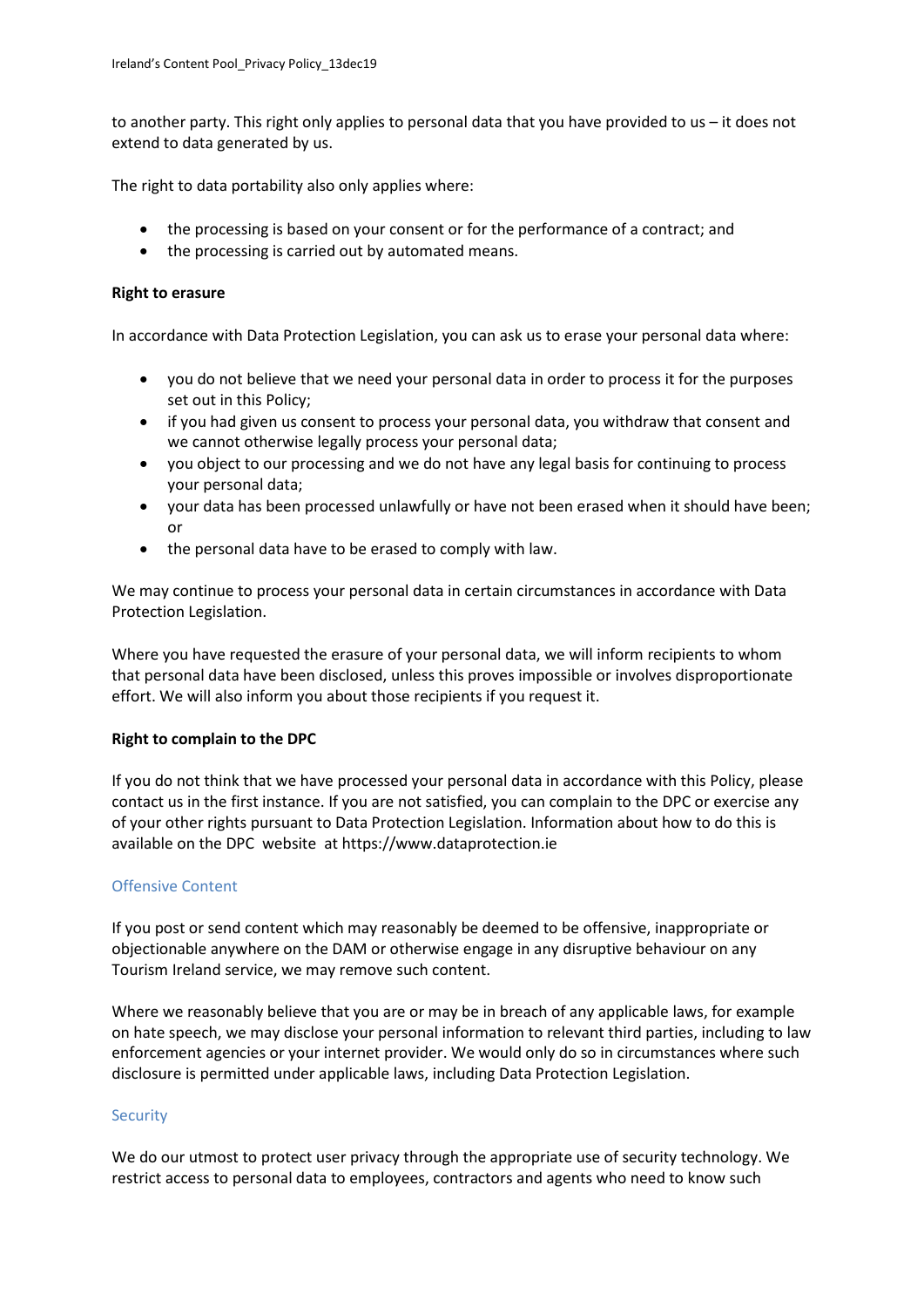personal data in order to operate, develop or improve the services that we provide. We ensure that we have appropriate physical and technological security measures to protect your information; and we ensure that when we outsource any processes that the service provider has appropriate security measures in place.

We will implement appropriate technical and organisational measures to ensure a level of security appropriate to the risks that are presented by the processing of your personal data. In particular, we will consider the risks presented by accidental or unlawful destruction, loss, alteration, unauthorised disclosure of, or access to personal data transmitted, stored or otherwise processed.

Unfortunately, the transmission of information via the internet is not completely secure. Although we will do our best to protect your personal data, we cannot guarantee the security of any data transmitted to our DAM and any such transmission is at your own risk. Once we have received your information, we will use strict procedures and security features to try to prevent unauthorised access. We are not responsible for any delays, delivery failures, or any other loss or damage resulting from (i) the transfer of data over communications networks and facilities, including the internet, or (ii) any delay or delivery failure on the part of any other service provider not contracted by us, and you acknowledge that the DAM may be subject to limitations, delays and other problems inherent in the use of such communications facilities. You will appreciate that we cannot guarantee the absolute prevention of cyber-attacks such as hacking, spyware and viruses. Accordingly, you will not hold us liable for any unauthorised disclosure, loss or destruction of your personal data arising from such risks.

## Breach Reporting

We will notify serious data breaches to the DPC without undue delay, and where feasible, not later than 72 hours after having become aware of same. If notification is not made after 72 hours, we will record a reasoned justification for the delay; however, it is not necessary to notify the DPC where the personal data breach is unlikely to result in a risk to the rights and freedoms of natural persons. A personal data breach in this context means a breach of security leading to the accidental or unlawful destruction, loss, alteration, unauthorised disclosure of, or access to, personal data transmitted, stored or otherwise processed.

We will keep a record of any data breaches, including their effects and the remedial action taken, and will notify you of any data breach affecting your personal data (which poses a high risk to you) when we are required to do so under Data Protection Legislation. We will not be required to notify you of a data breach where:

- we have implemented appropriate technical and organisational measures that render the personal data unintelligible to anyone not authorised to access it, such as encryption; or
- we have taken subsequent measures which ensure that the high risk to data subjects is not likely to materialise; or
- it would involve disproportionate effort, in which case we may make a public communication instead.

## Who we share your data with

We may disclose your personal information to any business unit, company or other corporate entity under the control and direction of Tourism Ireland.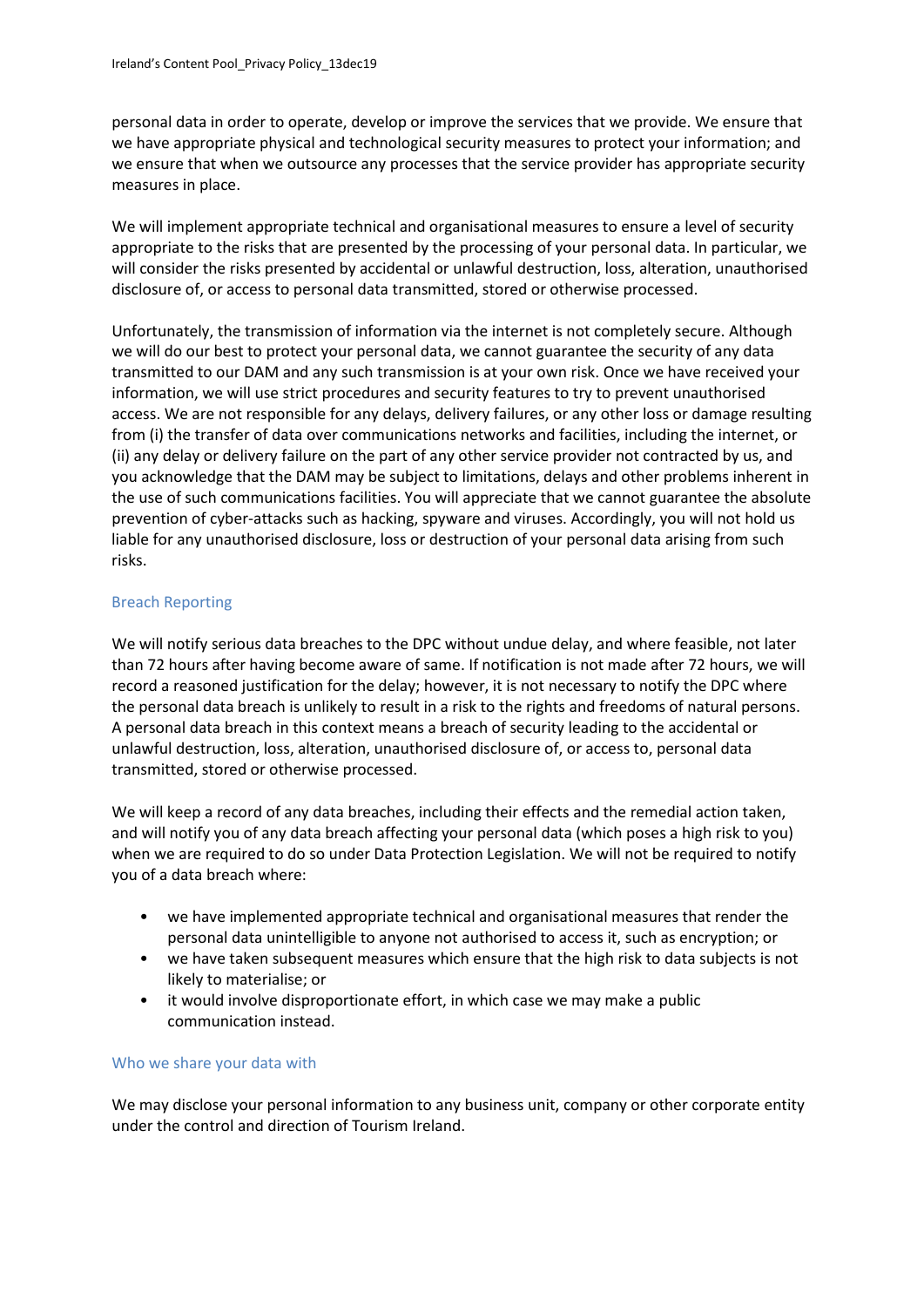Tourism Ireland does not sell or pass on your personal details to third parties without your consent, except in the following, highly unlikely, instances:

- where it is required by applicable law or pursuant to a court or similar order
- where it is required urgently to prevent serious loss or damage to property of Tourism Ireland
- where it is required for the purposes of obtaining legal advice or for the purposes of, or in the course of, legal proceedings to which Tourism Ireland is a party or a witness.

We may also use service providers to help us run the DAM or services available on the DAM. Any third parties who access your data in the course of providing services on our behalf are subject to strict contractual restrictions to ensure that your data is protected, in compliance with Data Protection Legislation.

## Where we store your data

The data that we collect from you may be transferred to, and stored at, a destination outside the European Economic Area ("**EEA**"). It may also be processed by staff operating outside the EEA who work for us or for one of our suppliers. By submitting your personal data, you consent to this transfer, storing or processing. We will take all steps reasonably necessary to ensure that your data is treated securely and in accordance with this Policy. The safeguards in place with regard to the transfer of your personal data outside of the EEA are the entry by us into appropriate contracts with all transferees of such personal data.

All information you provide to us is stored on our secure servers. Where we have given you (or where you have chosen) a password which enables you to access certain parts of our DAM, you are responsible for keeping this password confidential. We ask you not to share a password with anyone.

## How long will we retain your personal data?

Tourism Ireland complies with the highest standards when collecting and using personal information. No personal information will be retained for longer than is necessary to fulfill a legitimate business need or as required by applicable law. If you have not engaged with us for 3 years then we will delete your personal details from our database.

# Changes to the Policy

We keep our Policy under regular review, and we reserve the right to amend this Policy at our discretion and users shall be deemed to accept the modified Policy by continuing to access the DAM to submit personal information on or after the date of modification. We will place any updates on this DAM. This privacy policy was last updated on 4<sup>th</sup> December 2019.